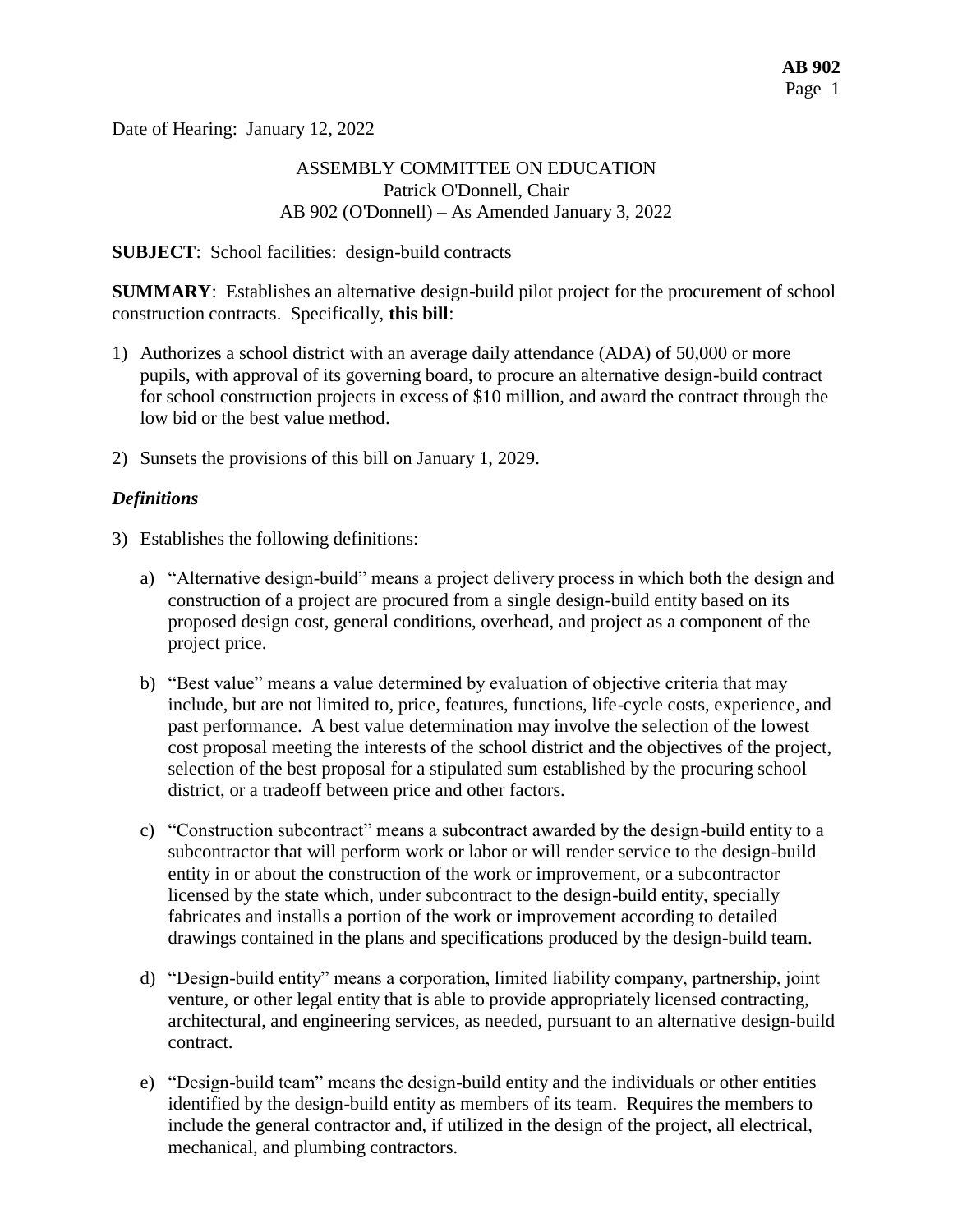f) "Project" means the construction of any school facility.

#### *Guidelines and Documents*

- 4) Requires the school district to develop guidelines for a standard organizational conflict-ofinterest policy, consistent with applicable law, regarding the ability of a person or entity that performs services for the school district relating to the solicitation of an alternative designbuild project, to submit a proposal as a design-build entity, or to join a design-build team. Requires the conflict-of-interest policy to apply to each school district entering into alternative design-build contracts.
- 5) Requires the school district to prepare a set of documents setting forth the scope and estimated price of the project. The documents may include, but are not limited to, the size, type, and desired design character of the project, performance specifications covering the quality of materials, equipment, workmanship, preliminary plans or building layouts, or any other information deemed necessary to describe adequately the school district's needs. The performance specifications and any plans must be prepared by a design professional who is duly licensed and registered in California.
- 6) Prohibits the documents referenced in (5) from including a design-build-operate contract for a project. The documents may include operations during a training or transition period, but shall not include long-term operations for a project.

#### *Prequalification*

- 7) Requires the school district to prepare and issue a request for qualifications in order to prequalify, or develop a short-list of, the design-build entities whose proposals shall be evaluated for final selection. Requires the request for qualifications to include, but not be limited to, the following:
	- a) Identification of the basic scope and needs of the project or contract, the expected cost range, the methodology that will be used by the school district to evaluate proposals, the procedure for final selection of the design-build entity, and any other information deemed necessary by the school district to inform interested parties of the contracting opportunity.
	- b) Significant factors that the school district reasonably expects to consider in evaluating qualifications, including technical design and construction expertise, acceptable safety record, and all other nonprice-related factors.
	- c) A standard template request for statements of qualifications prepared by the school district. In preparing the standard template, the school district may consult with the construction industry, the building trades and surety industry, and other school districts interested in using the authorization provided by this bill. Requires the template to include the following information: 1) a listing of all shareholders, partners, including, a copy of the organizational documents or agreement committing to form the organization if the design-build entity is a privately held corporation; 2) evidence that the members of the design-build team have completed, or demonstrated the ability to complete the project of similar size, scope or complexity; 3) licenses, bonds and liability insurance; 4)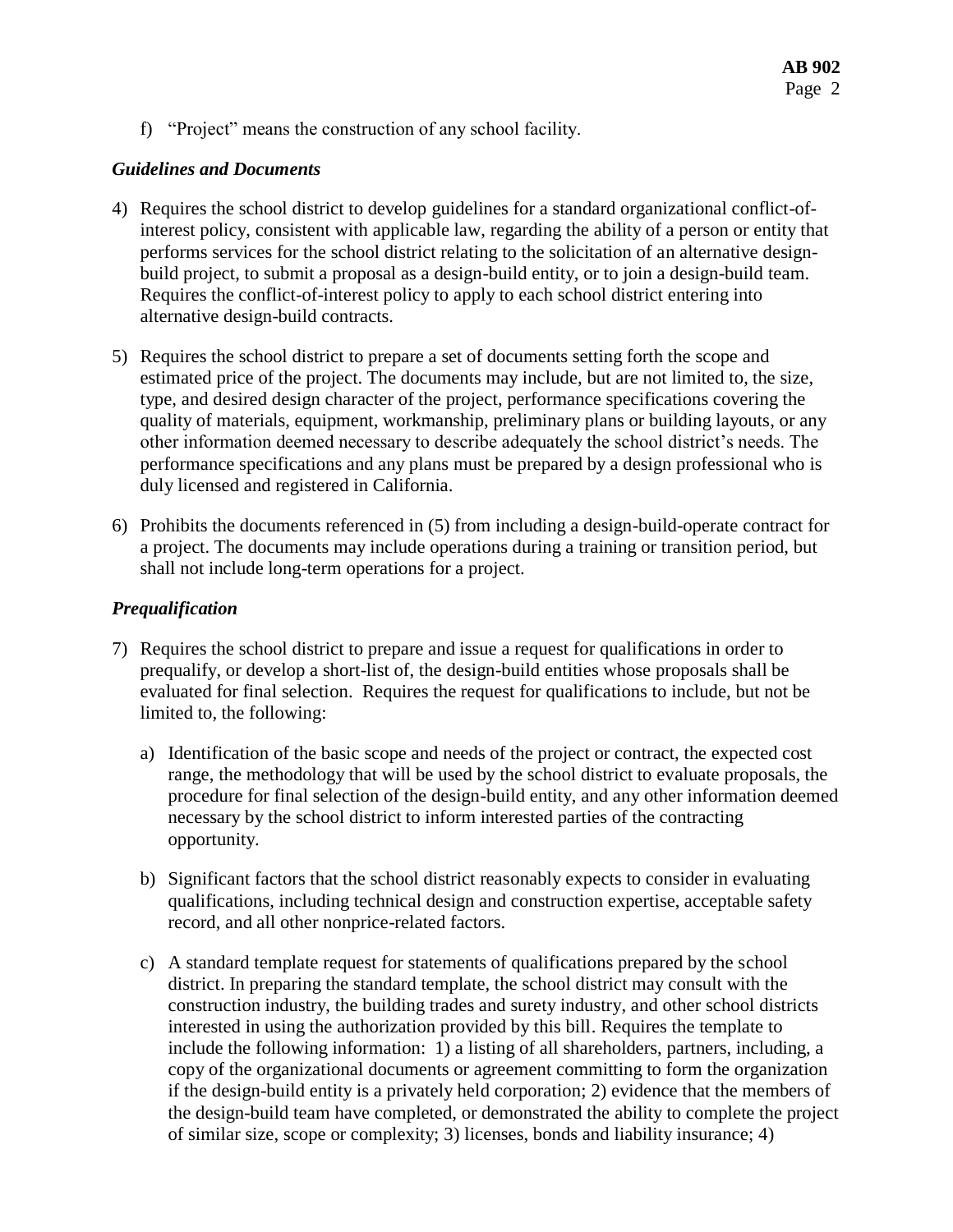information regarding workers' compensation history and worker safety program; and 5) an acceptable safety record, as specified.

- d) Requires all information to be verified under oath.
- e) Specifies that information required that is not otherwise a public record under the California Public Records Act shall not be open to public inspection.
- 8) Prohibits a design-build entity from being prequalified or shortlisted unless the entity provides an enforceable commitment to the school district that the entity and its subcontractors at every tier will use a skilled and trained workforce to perform all work on the project or contract that falls within an apprenticeable occupation in the building and construction trades, as specified, except as follows:
	- a) The school district has entered into a project labor agreement that will bind all contractors and subcontractors performing work on the project or contract to use a skilled and trained workforce, and the entity agrees to be bound by the project labor agreement;
	- b) The project or contract is being performed under the extension or renewal of a project labor agreement that was entered into by the school district before January 1, 2023; or
	- c) The entity has entered into a project labor agreement that will bind the entity and all its subcontractors at every tier performing the project or contract to use a skilled and trained workforce.
- 9) Provides that "project labor agreement" has the same meaning as Public Contract Code (PCC) 2500(b)(1).

#### *Request for Proposals*

- 10) Requires the school district to prepare a request for proposals that invites prequalified or short-listed entities to submit competitive sealed proposals in the manner prescribed by the school district. Requires the request for proposals to include, but need not be limited to, the following elements:
	- a) Identification of the basic scope and needs of the project or contract, the estimated cost of the project, the methodology that will be used by the school district to evaluate proposals, whether the contract will be awarded on the basis of low bid or best value, and any other information deemed necessary by the school district to inform interested parties of the contracting opportunity.
	- b) Significant factors that the school district reasonably expects to consider in evaluating proposals, including, but not limited to, cost or price and all nonprice-related factors.
	- c) The relative importance or the weight assigned to each of the factors identified in the request for proposals.
	- d) Authorizes the school district to reserve the right to request proposal revisions and hold discussions and negotiations with responsive proposers if a best value selection method is used, and requires the school district to so specify in the request for proposals and publish separately or incorporate into the request for proposals applicable procedures to be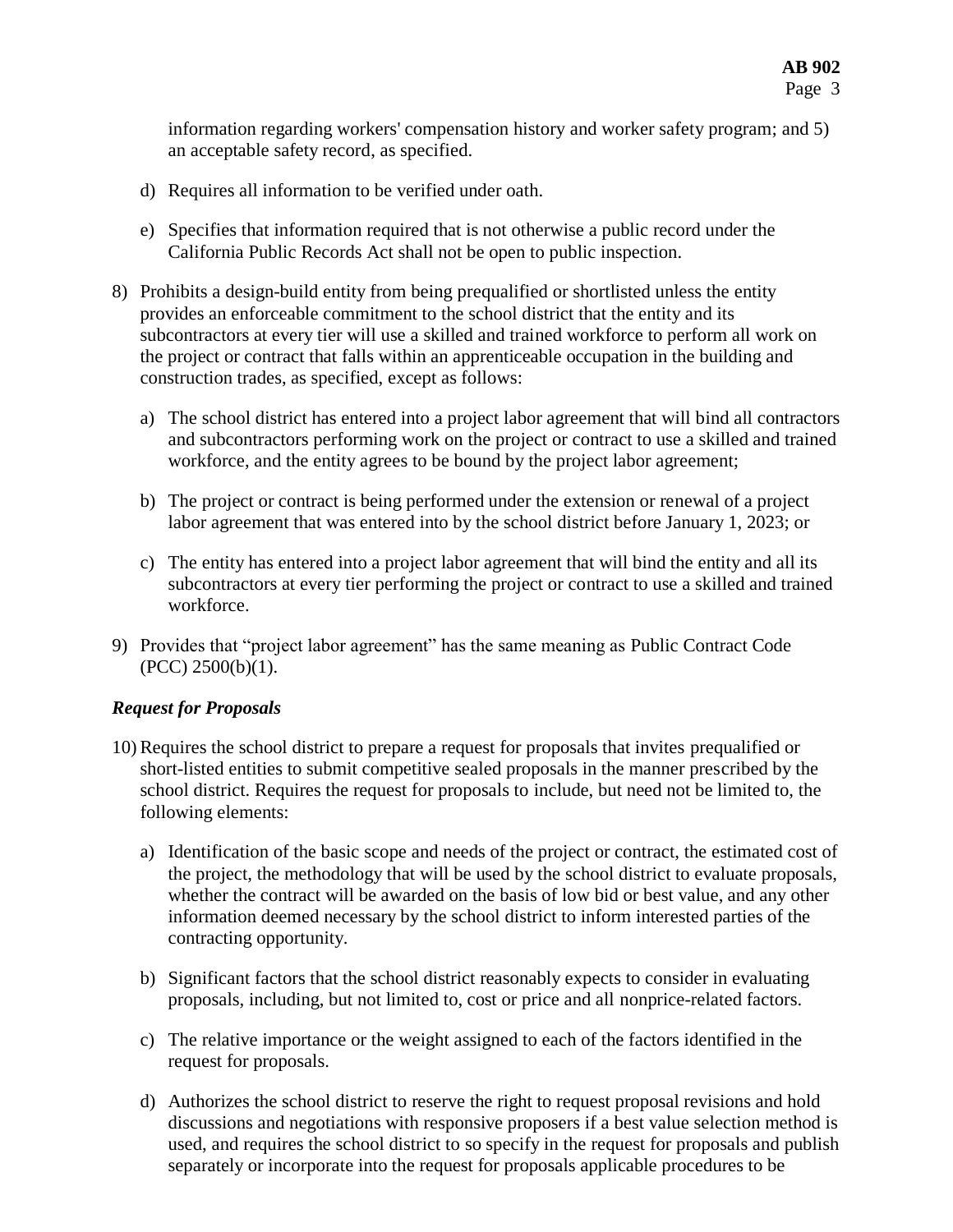observed by the school district to ensure that any discussions or negotiations are conducted in good faith.

#### *Awarding Contracts*

- 11) Provides that for those projects utilizing low bid as the final selection method, requires the competitive bidding process to result in lump-sum bids by the prequalified or short-listed design-build entities, and requires awards to be made to the design-build entity that is the lowest responsible bidder.
- 12) Provides that for those projects utilizing best value as a selection method, the alternative design-build competition shall progress as follows:
	- a) Competitive proposals shall be evaluated by using only the criteria and selection procedures specifically identified in the request for proposal, with the following minimum factors that must be weighted as deemed appropriate by the awarding entity:
		- i) The proposing design-build entity's design cost, general conditions, overhead, and profit as a component of the project price, unless a stipulated sum is specified;
		- ii) Technical design and construction experience; and
		- iii) Life-cycle costs over 15 or more years.
	- b) Authorizes the school district to hold discussions or negotiations with responsive proposers.
	- c) Requires responsive proposers to be ranked based on a determination of value provided, with a limit of three proposers required to be ranked.
	- d) Requires the award of the contract to be made to the responsible design-build entity whose proposal is determined to have offered the best value to the public, and requires the school district to publicly announce its award, as specified.
	- e) Provides that the contract awarded shall be subject to further negotiation and amendment up to the sum of the costs of construction subcontracts awarded pursuant to this bill.
	- f) Specifies that the statement regarding the school district's contract award and the contract file shall provide sufficient information to satisfy an external audit.
- 13) Provides that a contract awarded pursuant to this bill shall be deemed a construction contract within the meaning of Education Code (EC) 17603, and subject to the requirements of PCC 20118.4.

# *California Environmental Quality Act (CEQA) factors*

- 14) Specifies that a school district entering into a contract awarded pursuant to this bill that is subject to the CEQA shall retain the discretion to do all of the following:
	- a) Terminate the contract at any time before a final project design is submitted to the Division of State Architect for approval;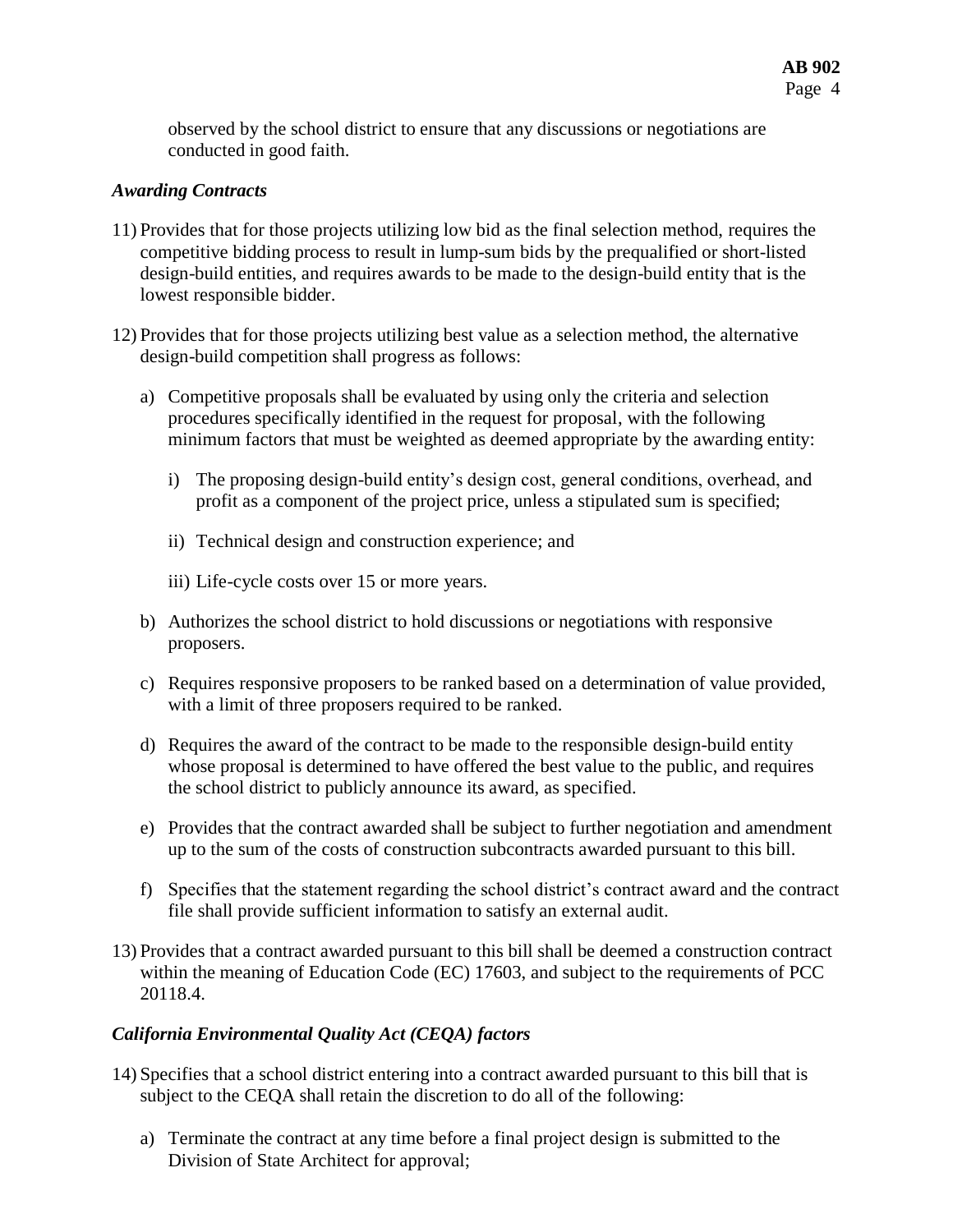- b) Modify the project design or feature in a manner that school district decides is necessary to comply with the CEQA, including, but not limited to, incorporation of mitigation measures identified in the environmental review document;
- c) Balance the benefits of the proposed project against any of the project's significant environmental effects if the effects cannot be otherwise avoided or mitigated to a less than significant level; and
- d) Disapprove the project design and not proceed with the project's final design and construction.
- 15) Requires a contract awarded by a school district pursuant to this bill to include terms as identified in (14) and condition the commencement of any activity beyond the design phase of the contract in compliance with applicable laws, including CEQA.
- 16) Prohibits a design-build entity or its subcontractors from engaging in any activity, including demolition, excavation, grading, or construction beyond the design phase unless the school district issues a notice of determination with the county clerk, and issues a notice to proceed with construction.
- 17) Requires the design-build entity to provide payment and performance bonds for the project in the form and in the amount required by the awarding authority, and issued by a California admitted surety. The amount of the payment bond shall not be less than the amount of the performance bond.
- 18) Specifies that for purposes of procuring and awarding an alternative design-build contract, a school district is deemed to have complied with CEQA if the school district complies with (14) and a contract awarded contains the terms and conditions described in (15).

# *Bonds and Insurance*

- 19) Requires the design-build entity to provide payment and performance bonds for the project in the form and in the amount required by the school district and issued by a California admitted surety. Prohibits the payment bond from being less than the amount of the performance bond.
- 20) Requires the alternative design-build contract to provide errors and omissions insurance coverage for the design elements of the project.
- 21) Requires the school district to develop a standard form of payment and performance bond for its alternative design-build projects.

# *Subcontractors*

22) Authorizes the school district, in each alternative design-build request for proposals, to identify specific types of subcontractors that must be included in the design-build entity statement of qualifications and proposal. Provides that all subcontractors that are identified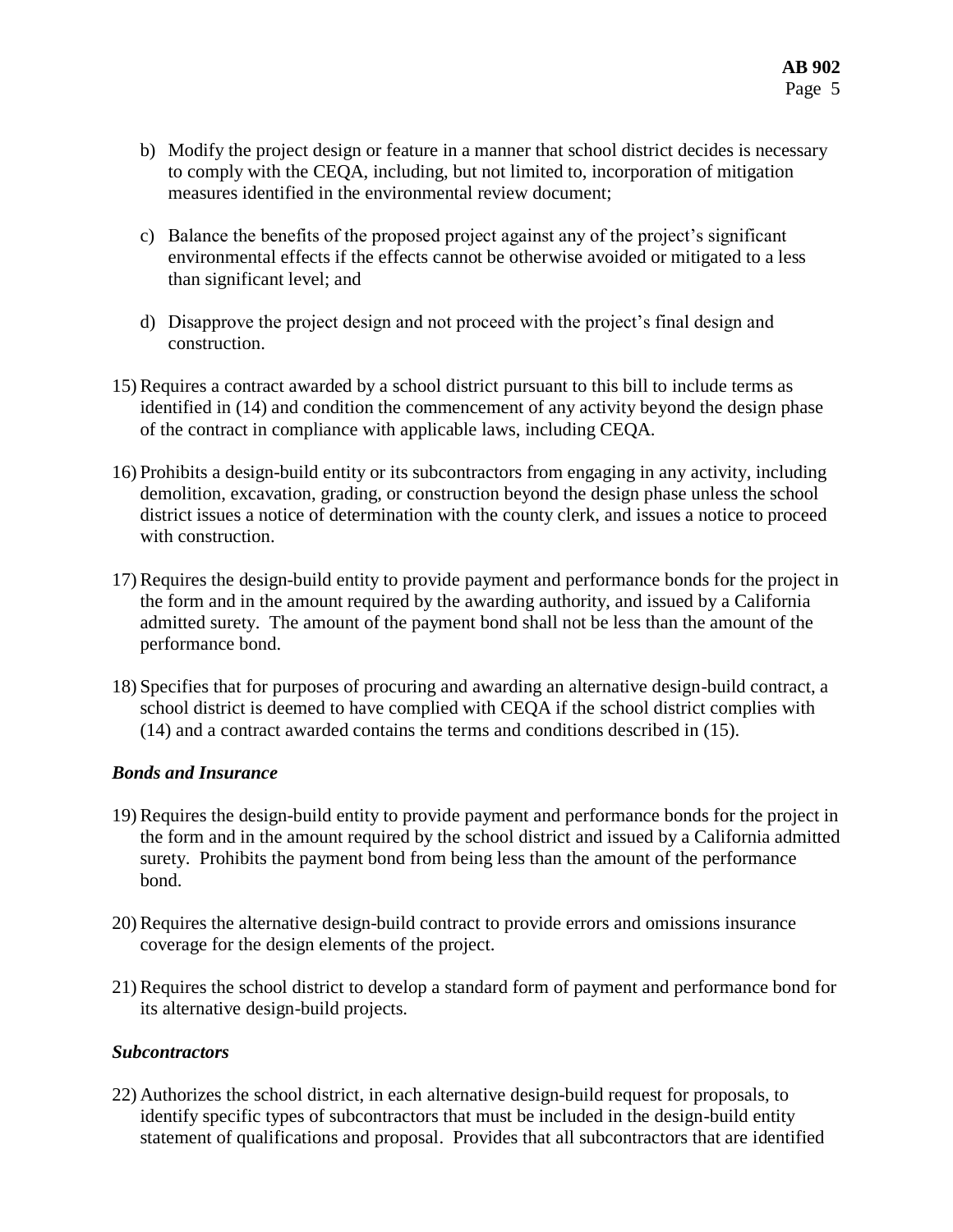in the proposal are afforded protections under the Subletting and Subcontracting Fair Practices Act.

- 23) Specifies that following an award of the alternative design-build contract, the design-build entity is required to proceed as follows in awarding construction subcontracts with a value exceeding one-half of 1% of the contract price allocable to construction work:
	- a) Provide public notice of availability of work to be subcontracted in accordance with the publication requirements applicable to the competitive bidding process of the school district;
	- b) Establish reasonable qualification criterial and standards; and
	- c) Award the subcontract either on a best value basis or to the lowest responsible bidder, which may include prequalification or short-listing.
- 24) Provides that the process stipulated in (23) does not apply to construction subcontracts listed in the original proposal.
- 25) Requires construction subcontracts to be subject to an open book evaluation by the school district. Specifies that if the school district determines the sum of the costs of the construction subcontracts exceeds the anticipated value of the project to the school district, or if any individual subcontracts are unreasonable, the school district may require the designbuild entity to repeat the process described in (23) for those subcontracts or cancel the alternative design-build contract with the school district.
- 26) Provides that a licensed construction subcontractor that provides design services used on a project shall not be responsible for any liability arising from the subcontractor's design if the construction subcontract is not performed by the subcontractor.

# *Retention Proceeds*

- 27) Provides that the retention proceeds withheld by the school district from the design-build entity shall not exceed 5%, and the retention proceeds withheld between the design-build entity and any subcontractor may not exceed the percentage specified in the contract between the school district and the design-build entity.
- 28) Specifies that if the design-build entity provides written notice to any subcontractor that is not a member of the design-build entity, before or at the time the bid is requested, that a bond may be required and the subcontractor subsequently is unable or refuses to furnish a bond to the design-build entity, then the design-build entity may withhold retention proceeds in excess of the percentage specified in the contract from any payment made by the designbuild entity to the subcontractor.

# *Report to the Legislature*

29) Requires a school district that uses the alternative design-build procurement method to submit to the appropriate policy and fiscal committees of the Legislature a report on the use of the procurement method no later than January 1, 2028.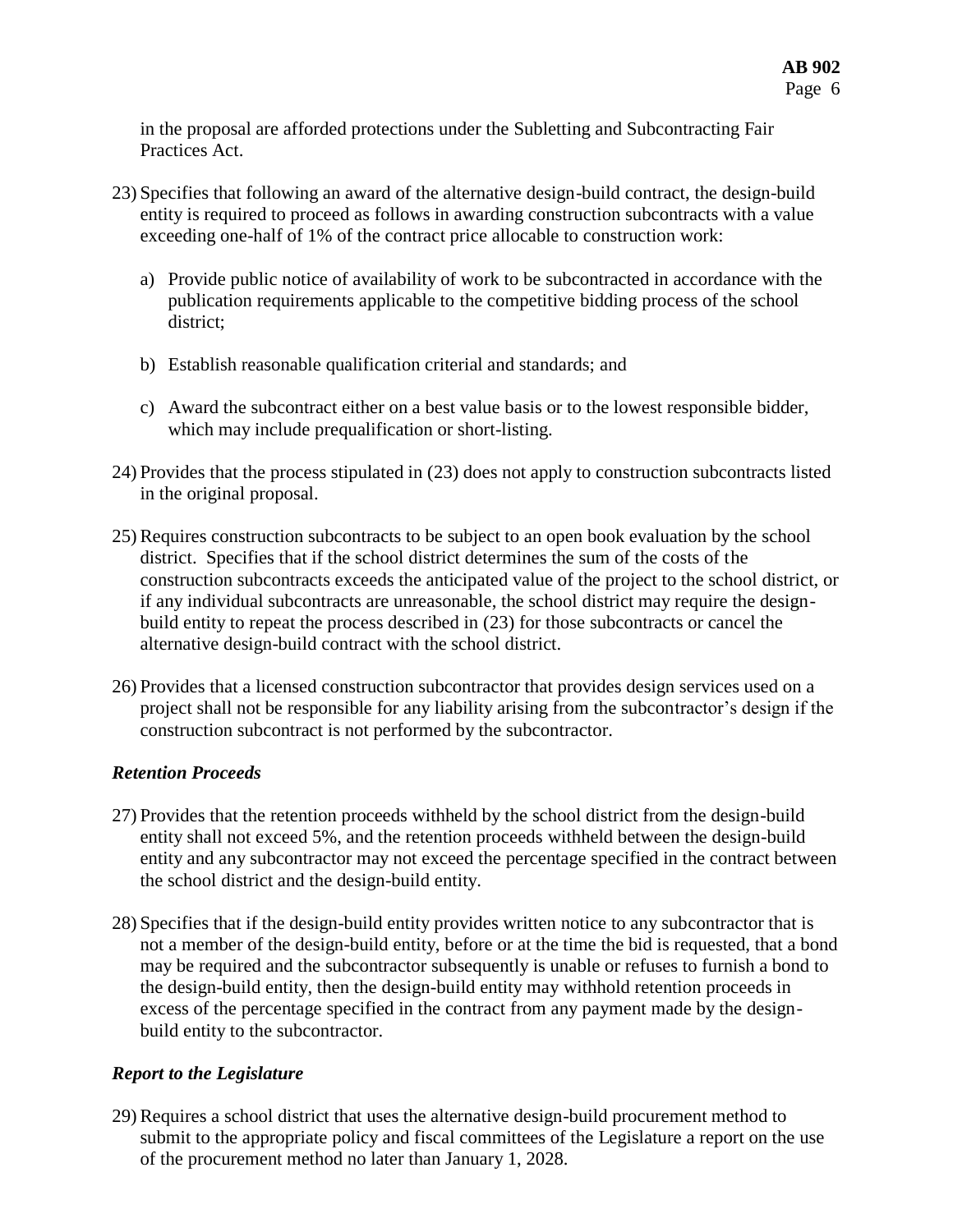30) Requires the report to include, but not be limited to, the following information:

- a) A description of the projects awarded using the alternative design-build procurement method;
- b) The contract award amounts;
- c) The design-build entities awarded the projects;
- d) A description of any written protests concerning any aspect of the solicitation, bid, or award of the contracts, including the resolution of the protests;
- e) A description of the prequalification process; and
- f) An assessment of the project performance, including, but not limited to, a summary of any delays or cost increases, if a project awarded pursuant to this bill has been completed.
- 31) Specifies that nothing in this bill affects, expands, alters, or limits any rights or remedies otherwise available at law.

#### **EXISTING LAW**:

- 1) Establishes a process, until January 1, 2025, for a school district governing board to enter into a design-build contract for both the design and construction of education facility projects over \$1 million, awarding the contract to either the low bid or the best value. (EC 17250.20)
- 2) Specifies the elements required to be included in a design-build request for proposal (including significant factors, subfactors, methodology, rating and weighting schemes for evaluating proposals) and establishes, among others, prequalification, bonding and labor compliance program requirements. (EC 17250.10 – 17250.50)
- 3) Requires the governing board of a school district to competitively bid and award to the lowest bidder contracts involving the following:
	- a) An expenditure of \$50,000 or more for the purchase of equipment, materials, or supplies, services (except for construction services), and repairs; and
	- b) An expenditure of \$15,000 or more for a public contract project defined as construction, reconstruction, erection, alteration, renovation, improvement, demolition, repair, painting or repainting of any publicly owned, leased, or operated facility. (PCC 20111 and 22002)
- 4) Authorizes the governing board of a school district to require each prospective bidder for a contract to participate in a prequalification process that includes the submission of a standardized questionnaire and financial statement in a form established by the district, including a complete statement of the prospective bidder's financial ability and experience in performing public works. (PCC 20111)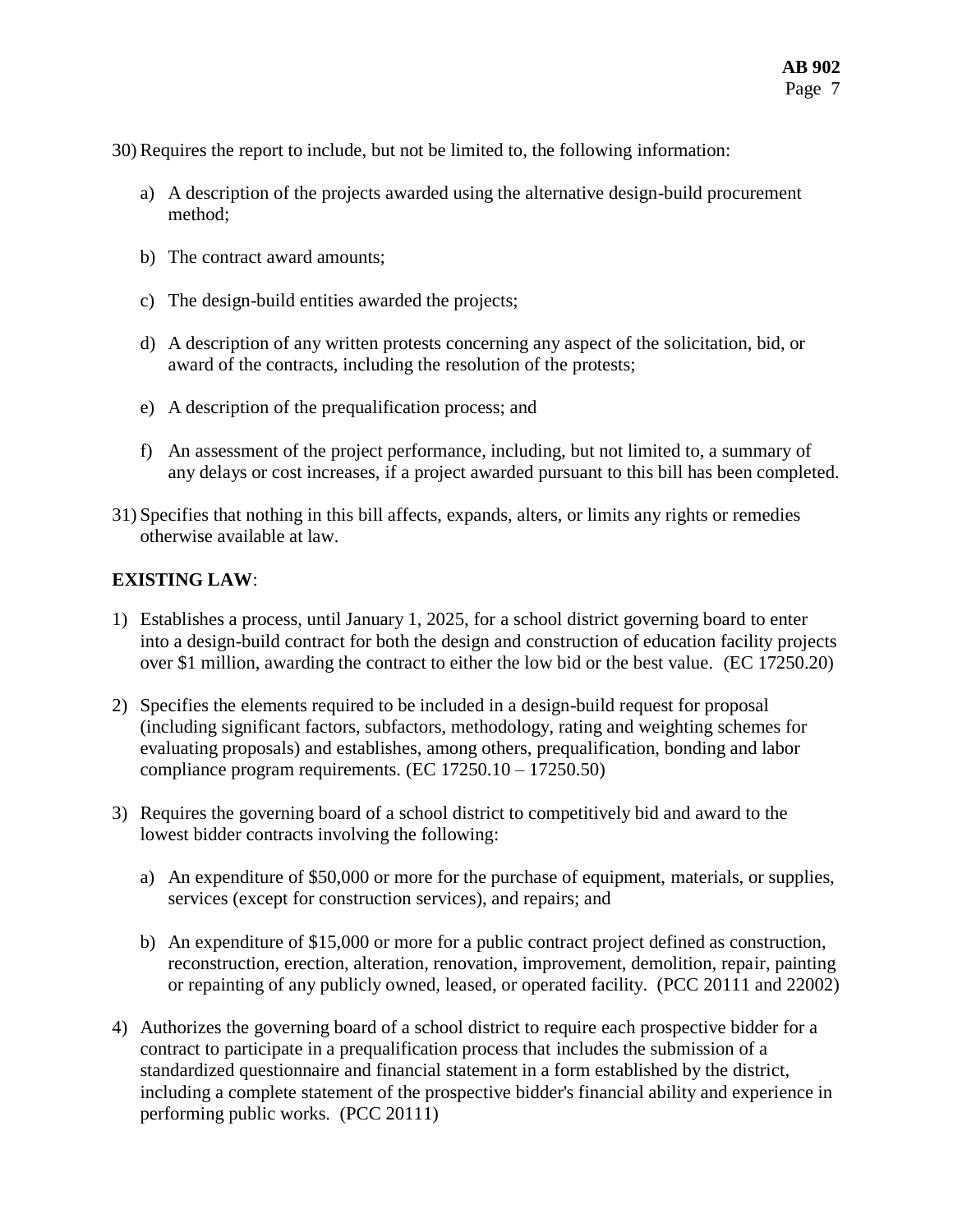**FISCAL EFFECT**: The Legislative Counsel has keyed this bill as a possible state-mandated local program.

#### **COMMENTS**:

*Need for the bill*. The author states, "The design-build procurement method fosters partnership between designers and contractors that results in efficiency and fewer change orders during the construction phase. However, school districts and other entities that use design-build contracting have found that without a design, it is difficult for a school district or the design-build team to predict the cost for the project. Existing design-build contracting does not allow for any adjustments from the initial contract price. As a result, contractors may add contingencies into their proposals to cover future uncertainties. These uncertainties include the unpredictable cost to construct the final design and inflation during the duration of the design phase. This leads to either higher costs to the school district due to the inability to adjust the initial price downward, or alternatively, a design plan that does not incorporate the needs for a new school (e.g., fewer classrooms, lower quality material) due to the inability to adjust the price upward. This bill will allow a school district to renegotiate payment after a design has been initiated or completed to ensure that the price a school district pays more accurately reflects the true costs."

*Background*. Under current law, K-12 school districts are required to competitively bid any public works contract over \$15,000 and award the contract to the lowest responsible bidder. Under this process, a school district would first hire an architect to design a school facility and then issue a bid for the construction phase, awarding the contract to the lowest bidder. This process is commonly called "design-bid-build." AB 1402 (Simitian), Chapter 421, Statutes of 2001, established the design-build process that enabled a school district to issue a bid for both the design and construction of projects over \$10 million and authorized school districts to consider factors other than cost. The authority was extended several times. In 2015, AB 1358 (Dababneh), Chapter 752, Statutes of 2015, aligned school districts' design-build contracting process with the process established for state and local agencies, reduced the threshold to projects over \$1 million, and extended the sunset to January 1, 2025.

*Design-build*. Under a design-build process, a K-12, California Community College (CCC) district, or other public or private agency issues a bid for both design and construction of a facility. A general contractor may collaborate with an architect/engineer to submit a proposal, or a general contractor may submit the proposal and subcontract with an architect/engineer. The school district must establish a process to prequalify design-build entities using a standard questionnaire developed by the Department of Industrial Relations. The questionnaire requires contractors to provide detailed information regarding the company and its financial status, including whether the company has been in bankruptcy or involved in a civil lawsuit, licensing information, prior contracting experience (whether the contractor has completed other public works projects), whether the contractor has been involved or has been found to have violated any federal, state or local laws, and whether the contractor has violated any labor and health and safety laws, including prevailing wage.

A school district may award a design-build contract to the lowest bidder, or use criteria in addition to cost, which may include qualification, experience, proposed design approach, life cycle costs, project features and project functions. Based on the criteria selected by a governing board, the proposals are scored and awarded to the bidder whose proposal is considered to be the best value to the school district. Under a design-bid-build process, the architect works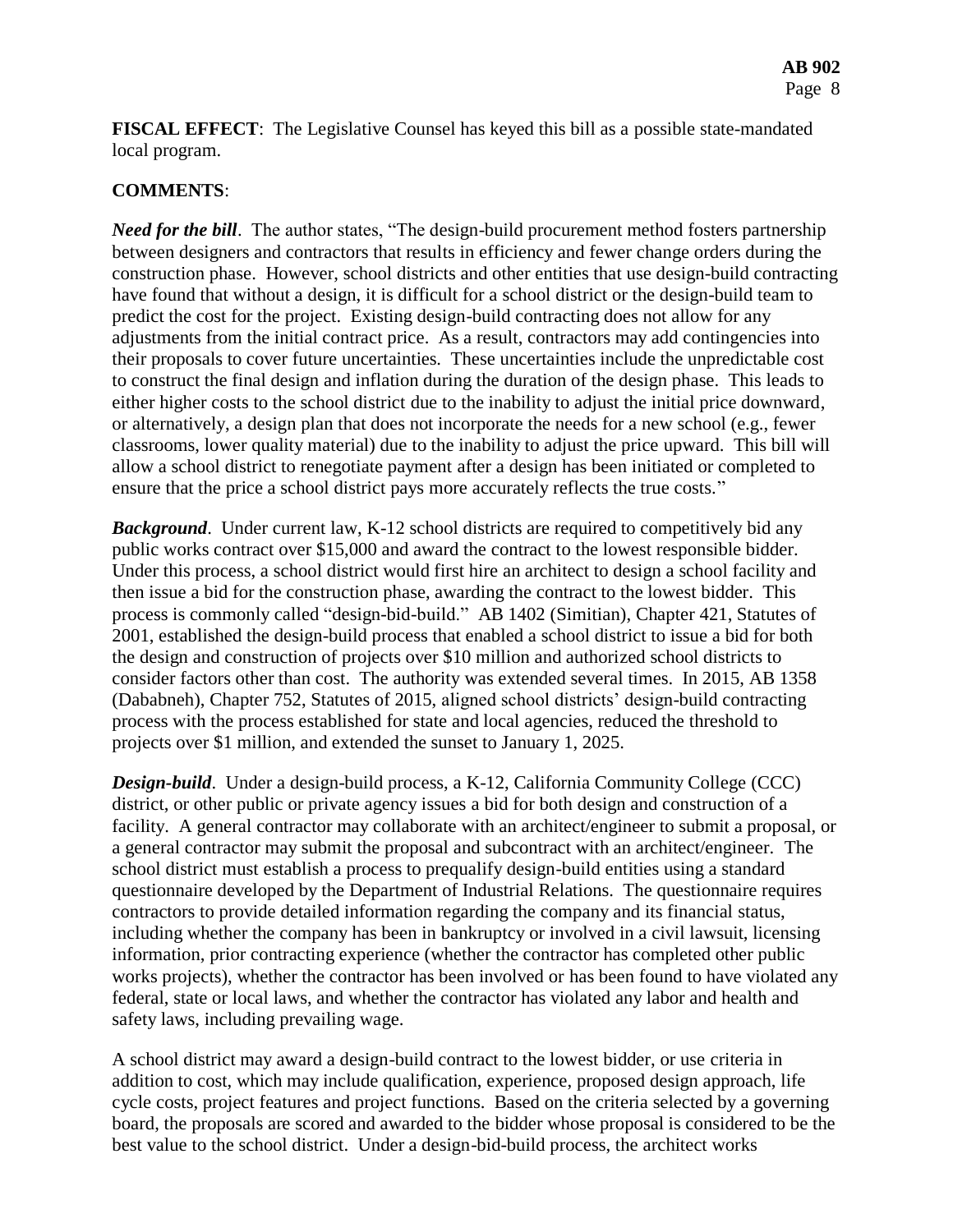independently on the design of the facility. Once construction begins, any problems identified by the contractor must be resolved, frequently with the school district acting as the mediator. Under design-build, the architect and contractor work together from the beginning of the project, thereby reducing conflicts and delays during the construction phase. Design-build contracting can expedite the construction of a project, avoid conflicts between architects/engineers and contractors, and, according to experiences from school and CCC districts, reduce costs by reducing change orders once construction begins.

In addition to K-12 schools and CCC districts, a number of design-build authorizations have been given to various cities and counties, state building projects, and transit districts. SB 785 (Wolk), Chapter 931, Statutes of 2014, repealed the authorization for a number of state and local agencies and enacted uniform provisions for the Department of General Services (DGS), the California Department of Corrections and Rehabilitation, and specified local agencies using the design-build method.

*Progressive design-build.* Another form of design-build is "progressive design-build," a process employed predominantly by the private sector. In a primer by the Design Build Institute of America, progressive design-build is described as "a stepped or progressive process" whereby a design build team is selected using a best value selection method, "followed by a process whereby the owner then 'progresses' towards a design and contract price with the team (thus the term "Progressive")."

Last year, the DGS received authorization to use progressive design-build for up to three state public works projects through a budget trailer bill, AB 137 (Committee on Budget), Chapter 77, Statutes of 2021. AB 137 defines "progressive design-build" as "a project delivery process in which both the design and construction of a project are procured form a single entity that is selected through a qualifications-based selection at the earliest feasible stage of the project."

The process delineated in AB 137 has a lot of similarity to the design-build process, except that the initial selection of the design-build team is based predominantly on competence and qualifications. Cost may be considered, but it is not a requirement. Once a team is selected based on qualifications, the DGS may enter into a contract to start the design phase and preconstruction activities in order to determine a guaranteed maximum price for the project. After a guaranteed maximum price is set, AB 137 gives the DGS full authority to amend and add funds not to exceed the guaranteed maximum price to complete the project. AB 137 also stipulates that if the cost for completing all remaining design, preconstruction, and construction activities exceeds the guaranteed maximum price, the design-build entity must absorb the additional costs. If a guaranteed maximum price is not agreed upon or if the DGS chooses not to amend the contract to complete the remaining work, the DGS is authorized to cancel the contract and solicit proposals from other entities to complete the project.

*What does AB 902 do?* AB 902 does not propose a progressive design-build process for school districts. However, it does provide some flexibility for a school district to renegotiate price after the initial selection of the design-build entity. The bill establishes an alternative design-build procurement method as a pilot project by modifying the existing design-build process as follows:

 For projects using best value rather than lowest bidder, a proposing design-build entity's design cost, general conditions (project specific costs), overhead (administrative), and profit as a component of the project price are added to the initial evaluation.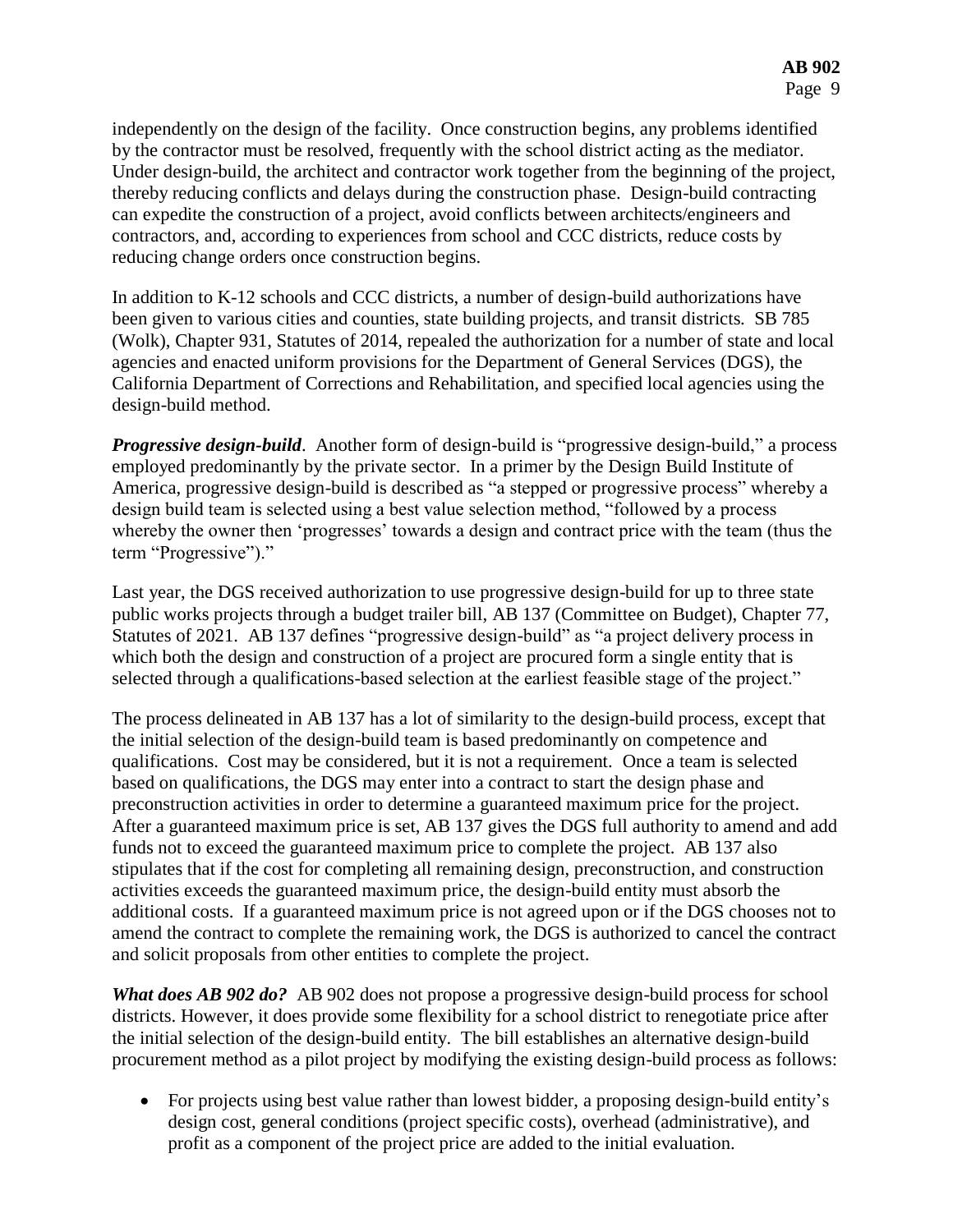- After a contract has been awarded, and presumably after a design has started or has been completed, the contract is subject to further negotiations and changes up to the sum of the costs of construction subcontracts.
- A school district is authorized to review subcontractor bids received by the design-build entity through an open book evaluation, and allows the school district to require the design-build entity to repeat the subcontractor bidding process if the school district determines that the costs of the construction subcontracts exceed the anticipated value of the project or if the school district determines any individual subcontract is unreasonable.
- A school district retains the authority to cancel the alternative design-build contract. If a contract is cancelled, the bill has language specifying that a subcontractor is not responsible for any liability arising from the subcontractor's design if the construction subcontract is performed by another subcontractor.

The pilot project is limited to districts with over 50,000 ADA and projects over \$10 million. According to the California Department of Education, in 2019-20, 11 school districts had an enrollment of more than 50,000. Any district choosing to utilize the alternative design-build method must submit a report to the appropriate policy and fiscal committees of the Legislature by January 1, 2028, with specified information about the projects awarded using this method.

*Committee amendment*. *Staff recommends that the bill be amended* to clarify that the process a design-build entity must follow to award subcontracts does not apply to subcontractors who are part of the design-build team.

*Arguments in support*. The Los Angeles Unified School District, the sponsor of the bill, states, "By allowing school districts to enter into partnerships with entities that can both design and build school facilities, the parties can work cooperatively through the design and construction phases of a project. However, both parties face uncertainty at the inception of a design-build proposal. AB 902 would allow school districts and design-builders to negotiate actual construction costs once the design is complete. The design-builder would obtain subcontractor costs based on a design approved by the Division of State Architect. School districts would examine these subcontractor costs through an open book evaluation of the bids received by the design-builder. Since design-builders and their subcontractors would no longer need to add contingencies to their proposals to cover future uncertainties, the final construction costs are anticipated to be lower, resulting in savings for school districts."

*Arguments in opposition*. The Construction Employers' Association (CEA) has an oppose unless amended position and states, "AB 902 authorizes school districts that meet certain criteria to use the alternative design build selection process. CEA members do not oppose this. Unfortunately, the measure (17250.65c) also provides that school districts may evaluate each individual subcontract to determine if each individual subcontract is reasonable. If the district asserts that an individual subcontract is unreasonable, the district may demand that the individual subcontract be rebid. Failure to do so may result in termination of the entire contract....Standard industry practice is that the owner determines what they are prepared to pay and it is up to the design build team to meet that price, change the scope, or terminate the agreement. Project owners do not pick and choose who the contractor should hire, nor should they given that liability on a design build project falls on the design build team. To the extent that AB 902 were